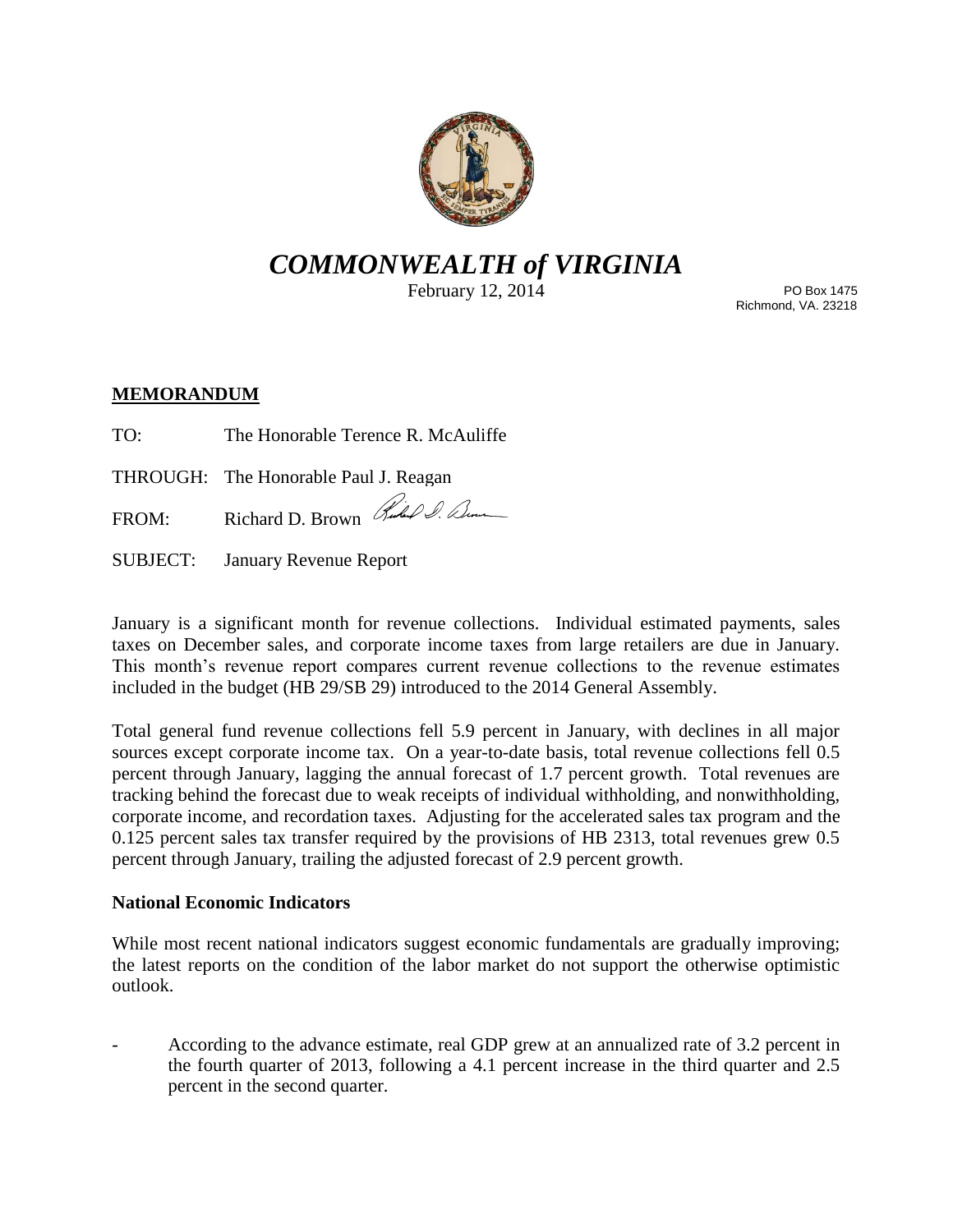- After stalling in December, the labor market saw only weak gains in January. Payroll employment rose by 113,000 jobs, far below consensus expectations of 175,000. The December gain was revised up by only 1,000 to 75,000 jobs, while the November number was revised up by 33,000 to 274,000. The weakness in January was largely driven by services and government. In a separate report, the unemployment rate fell from 6.7 percent to 6.6 percent, even as the labor force participation rate rose to 63 percent.
- Initial claims for unemployment fell by 20,000 to 331,000 during the week ending February 1. The four-week moving average rose by 250 to 334,000.
- The Conference Board's index of leading indicators rose 0.1 percent in December after increasing 1.0 percent in November, its sixth consecutive monthly gain. The behavior of the leading indicator is consistent with continued economic growth.
- The Conference Board's index of consumer confidence rose from 77.5 to 80.7 in January. Both the expectations and present situation components contributed positively to the index. The index is at its highest level since August, before the federal government shutdown.
- Activity in the manufacturing sector slipped in January, with the Institute of Supply Management index falling from 57.0 to 51.3. Following six consecutive months of increases, the index declined in December and January, although it remains in expansionary territory.
- Inflation remains contained. The CPI rose 0.3 percent in December, and stands 1.5 percent above December 2012. Core inflation (excluding food and energy prices) rose 0.1 percent in December, and has increased 1.7 percent from December 2012.
- The Federal Reserve announced at its January meeting that it will keep the federal funds target rate at 0.0 to 0.25 percent, and will continue winding down its quantitative easing program.

#### **Virginia Economy**

In Virginia, payroll employment rose 0.8 percent in December from December 2012. Northern Virginia posted job growth of 0.8 percent; Hampton Roads rose 1.2 percent; and Richmond-Petersburg rose 1.5 percent. The seasonally adjusted unemployment rate in the Commonwealth fell 0.2 percentage point to 5.2 percent in December and is 0.4 percentage point below a year ago.

The Virginia Leading Index rose 0.1 percent in December after increasing 0.4 percent in November. The U.S. leading index and initial claims improved in December, while auto registrations, building permits, and future employment declined. The Leading Indexes contracted in eight of the eleven metro areas: Northern Virginia, Hampton Roads, Richmond, Lynchburg, Harrisonburg, and Winchester. The indexes for the remaining metro areas advanced in December.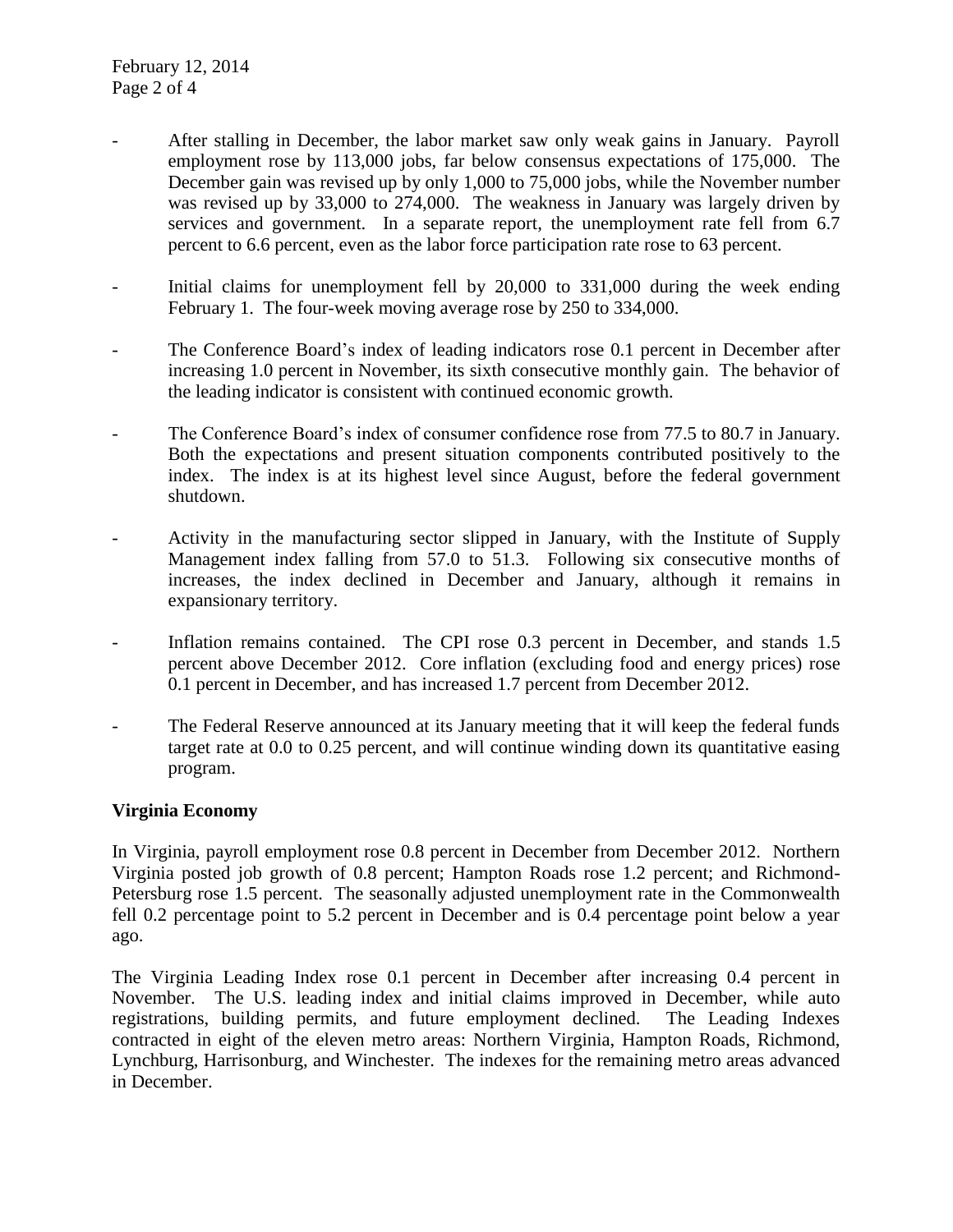February 12, 2014 Page 3 of 4

### **January Revenue Collections**

Total general fund revenue collections fell 5.9 percent in January, with declines in all major sources except corporate income tax. On a year-to-date basis, total revenue collections fell 0.5 percent through January, lagging the annual forecast of 1.7 percent growth. Total revenues are tracking behind the forecast due to weak receipts of individual withholding and nonwithholding, corporate income, and recordation taxes. Adjusting for the accelerated sales tax program and the 0.125 percent sales tax transfer required by the provisions of HB 2313, total revenues grew 0.5 percent through January, trailing the adjusted forecast of 2.9 percent growth.

*Net Individual Income Tax (69% of general fund revenues)*: Through January, collections of net individual income tax rose 0.7 percent from the same period last year, behind the annual estimate of 3.7 percent growth. Performance in each component of individual income tax is as follows:

*Individual Income Tax Withholding (62% of general fund revenues)*: Collections of payroll withholding taxes fell 1.9 percent in January, but strong collections for the month were compared to the largest collection month ever in January of last year. Year-to-date, withholding collections rose 2.5 percent compared with the same period last year, behind the projected annual growth rate of 3.3 percent.

*Individual Income Tax Nonwithholding (18% of general fund revenues)*: Collections in this source fell 25.3 percent in January, as the average estimated payment fell by 15 percent.

December and January are significant months for collections in this source, and receipts can be distorted by the timing of payments. The fourth estimated payment for tax year 2013 was due January 15 and some of these payments were received in December, so the two months must be considered together to assess growth. Receipts of estimated payments for the two-month period fell 13.5 percent from last year. Year-to-date collections through January fell by 3.8 percent, trailing the annual estimate of a 6.3 percent increase.

*Individual Income Tax Refunds*: In January, the Department of Taxation issued \$23.0 million in refunds compared with \$29.9 million last year. This is the first month of the filing season and refund activity will pick up in February. Year-to-date, refunds have risen 26.0 percent, ahead of the annual estimate of 5.1 percent growth.

*Sales Tax (18% of general fund revenues)*: Collections of sales and use taxes, reflecting December sales, fell 8.0 percent in January; however underlying economic based sales increased 1.9 percent. On a year-to-date basis, collections have fallen 3.8 percent through January, ahead of the annual estimate of a 4.4 percent decline. Adjusting for the partial repeal of the accelerated sales tax program and the 0.125 percent sales tax transfer required by HB 2313, sales tax collections have risen by 1.4 percent year-to-date, close to the economic-base forecast of 1.6 percent growth.